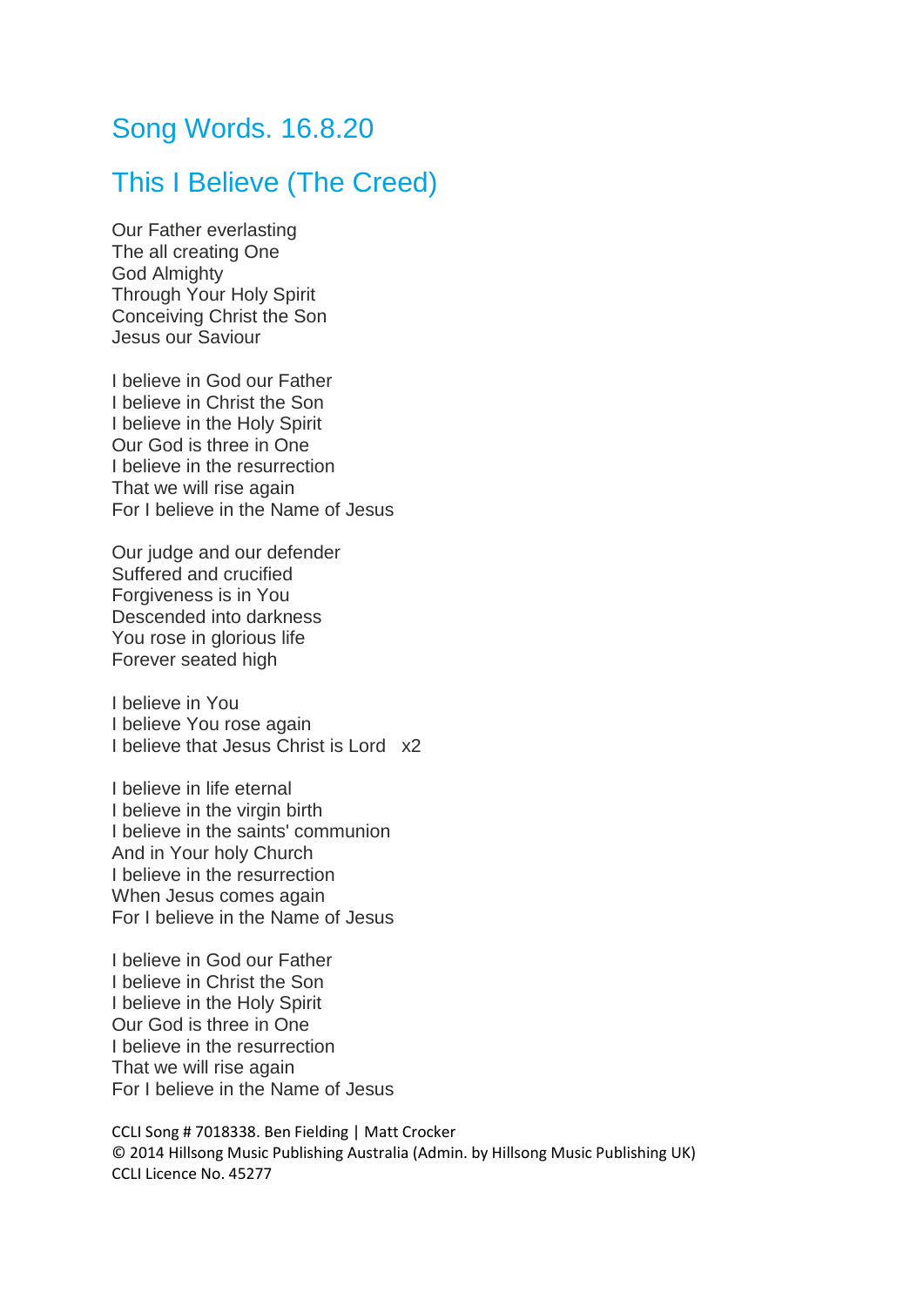## Here Is Bread Here Is Wine

Verse 1

Here is bread here is wine Christ is with us He is with us Break the bread drink the wine Christ is with us here

Verse 2

Here is grace here is peace Christ is with us He is with us Know His grace find His peace Feast on Jesus here

**Chorus** 

In this bread there is healing In this cup there's life forever In this moment by the Spirit Christ is with us here

Verse 3

Here we are joined in one Christ is with us He is with us We'll proclaim 'til He comes Jesus crucified

CCLI Song # 983717 Graham Kendrick © 1991 Make Way Music (Admin. by Make Way Music Limited) CCLI Licence No. 45277

## Praise To The Lord The Almighty (Lobe den Herren)

Praise to the Lord the Almighty The King of creation O my soul praise Him For He is thy health and salvation All ye who hear now to His temple draw near Praise Him in glad adoration

Praise to the Lord Who over all things So wondrously reigneth Shelters thee under His wings